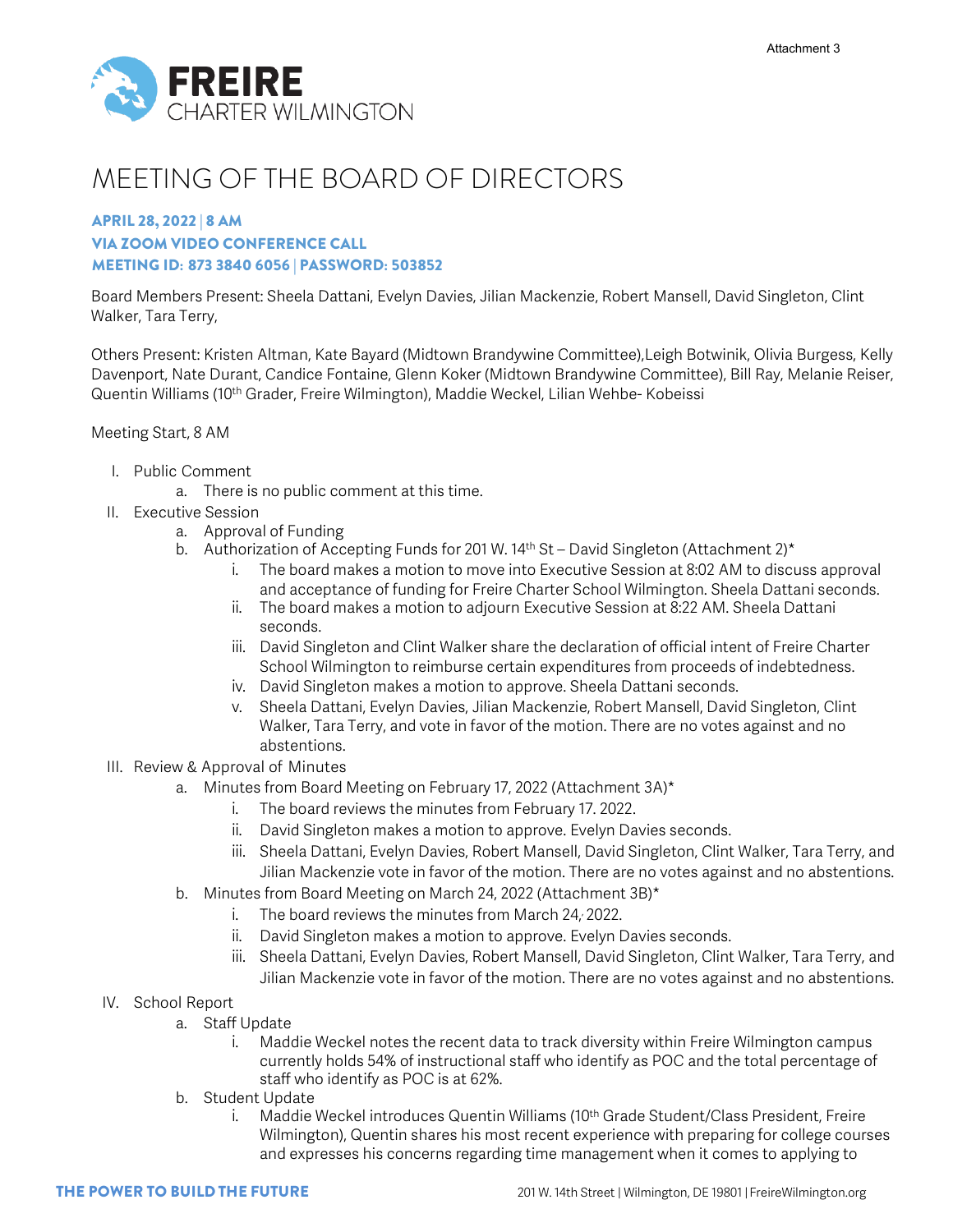scholarships and keeping his grades up. Quentin expresses his love for Freire, teachers/staff, and the after-school programs.

- c. Admissions Update
	- i. Maddie Weckel shares Freire Wilmington is ahead of the enrollment mark this year in comparison to last year and praises Aisha Monroe, Johnny Mills, Katie Pollard, and the admissions team for their hard work.
- d. Heads Report
	- i. Freire Network Dashboard (Attachment 4A)
		- Maddie shares excitement about the recent data on the dashboard specifically in reading and how some students are excelling profoundly in the subject. Maddie notes this has been made possible due to the rigorous work from Darren Rainey in the ELA department.
	- ii. Graduation Update
		- There is no update at this time.
	- iii. College Report (Attachment 4B)
		- Maddie notes that college and university acceptances is slightly higher than the numbers on the dashboard in comparison to last year and currently 85% of seniors have been accepted into the university or college of their choosing.

#### V. Advancement

- a. Advancement Report (Attachment 5A)
	- i. Melanie Reiser introduces Candice Fontaine (External Relations Manager, Freire Schools Network Office) and Kristen Altman (Development Coordinator, Freire Schools Network Office) are new hires for the Advancement Team.
	- ii. Melanie shares Freire Schools has raised roughly \$226,000 of the \$400,000 FY 2022 goal, running slightly ahead of last year. Melanie attributes some of this increase in funds to the change in the deadline for board members to submit their annual pledge. Freire Schools has raised \$81,000 in EITC funds to-date.
	- iii. Freire Wilmington has reached 100% of board giving for the current fiscal year and will continue to work on fundraising to meet the overall goal across the network,
- b. Discussion on Board Involvement in Fundraising
	- i. Melanie asks the board whether the Advancement team should set up certain parameters around board giving and fundraising and asks if the members experience any challenges with finding new donors.
- c. Talking Points (Attachment 5B)
	- i. Melanie reviews the talking points with the board.

#### VI. Financials

- a. March 2022 Financial Report (Attachment 6A)\*
	- i. Bill Ray reviews the March 2022 Financial Report noting Freire Wilmington has a total of \$3,250,000 of cash on hand.
	- ii. Freire Wilmington is expected to end the year with approximately \$1,700,000 of cash on hand which represents an increase of \$120,000 from June 30, 2021.
	- iii. All financial ratios are going to be met which would reflect the school's break-even budget especially due to the ESSER grants/funds.
	- iv. Sheela Dattani makes a motion to approve. David Singleton seconds.
	- v. Sheela Dattani, Evelyn Davies, Robert Mansell, David Singleton, Clint Walker, Tara Terry, and Jilian Mackenzie vote in favor of the motion. There are no votes against and no abstentions.
- b. Proposed FY 2022 Unrestricted Donation (Attachment 6B)\*
	- i. Bill Ray reviews the unrestricted donation from Freire Foundation with the board.
	- ii. Jilian Mackenzie makes a motion to approve. David Singleton seconds.
	- iii. Sheela Dattani, Evelyn Davies, Jilian Mackenzie, Robert Mansell, David Singleton, Clint Walker, Tara Terry, and vote in favor of the motion. There are no votes against and no abstentions.
- c. CBOC Update
	- i. There is no update at this time.
- VII. Policies & Agreements